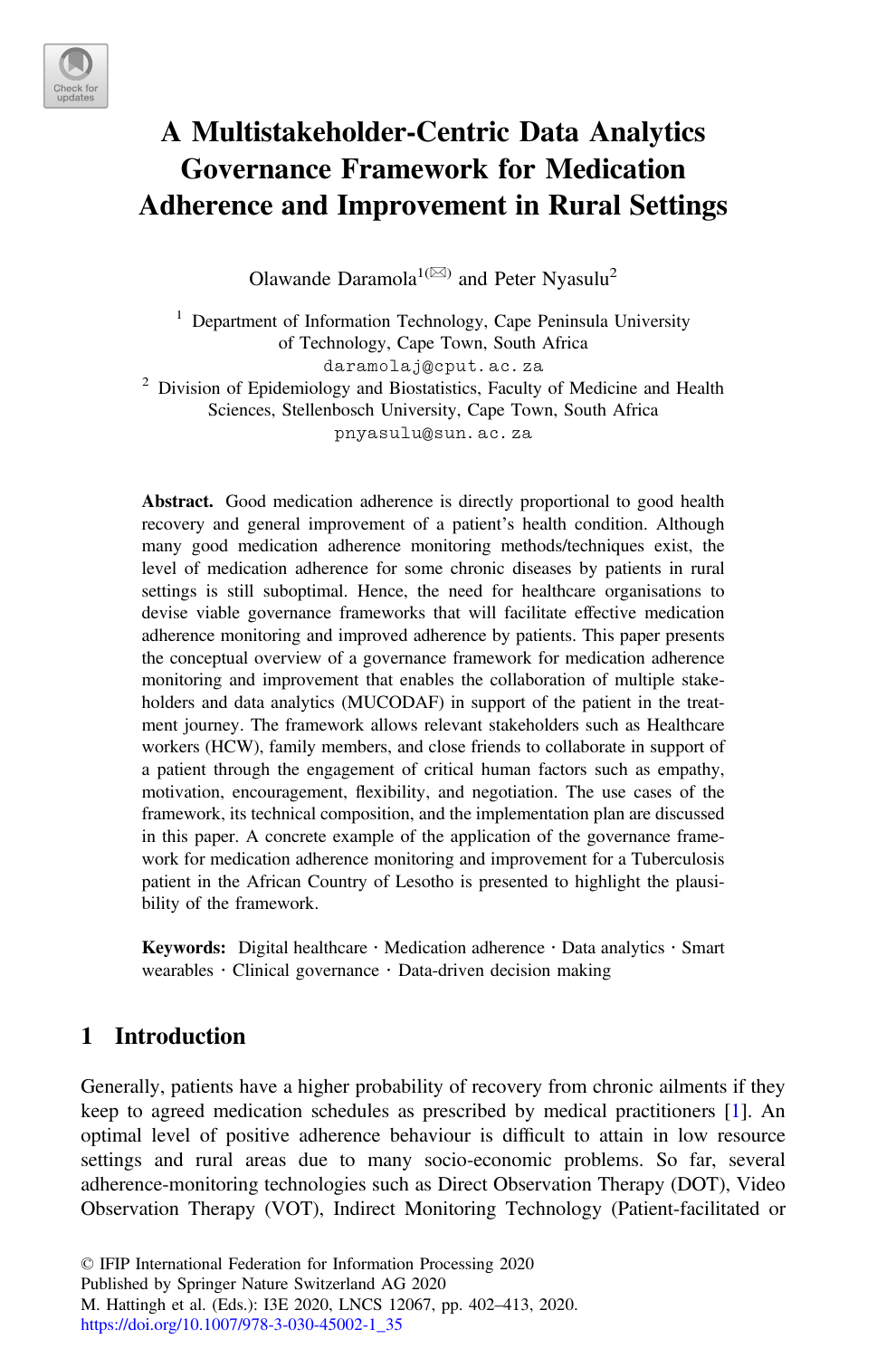Device-facilitated), and Direct Monitoring Technology are being used to monitor adherence [[2,](#page-10-0) [3](#page-10-0)]. However, these methods have not yielded maximum improvement in treatment outcomes because of the challenges of medication adherence particularly associated with older people, and persons in rural settings [[4\]](#page-10-0). The socio-economic challenges of people in the rural setting ranging from poverty, illiteracy, poor infrastructure, shortage of good medical facilities, and medical experts make it difficult for healthcare organisations to effectively monitor medication adherence of patients in these settings and to motivate them for good adherence behaviour. Generally, existing methods have failed to embrace a multiple stakeholder approach that can encourage the patient towards positive adherence during the treatment journey [[3\]](#page-10-0). There is also a lack of consideration for the dynamics of the everyday life of a patient, which could affect adherence behaviour. A patient is adjudged to have negative adherence behaviour if there is no consistency in the timing, dosage, and frequency of taking medication, or there is an outright disregard for the agreed medication schedule. However, irregular adherence behaviour could be due to challenges of work, home, and other circumstances that obstruct a patient's normal schedule. The existing adherence monitoring methods have failed to include critical human factors such as motivation, encouragement, negotiation, and flexibility that recognise the dynamics of everyday life of a patient into the design of their medication adherence monitoring scheme, which limits their patient-centeredness. These adherence monitoring approaches have not made adherence improvement an integral part of their design in a way that is supportive of the patient. This paper presents the conceptual overview of a governance framework for medication adherence monitoring and improvement that will enable the collaboration of multiple stakeholders and data analytics (MUCODAF) to ensure that good decisions are made by the healthcare organisations when dealing with patients with different observed levels of medication adherence.

Relative to existing adherence monitoring methods, the proposed MUCODAF is conceived to embrace a more patient-centered perspective that makes key human factors such as motivation, encouragement, negotiation, and flexibility an integral part of the medication treatment adherence monitoring process through a multiple stakeholder approach. The composition of the framework is based on the integration of cloud computing, wearable sensors, mobile technology, artificial intelligence (AI), machine learning (ML), and data analytics. The governance framework creates a basis for intelligent and data-driven decision making by allowing relevant messages to be sent to the stakeholders from time to time based on the signals received from the wearable sensor device. Also, the post-analysis report of patients' adherence behaviours can be generated weekly by the healthcare workers (HCW) in healthcare organisations, which will provide a basis to determine the right strategy to deal with individual patients based on their identified adherence behaviours.

The rest of this paper is described as follows. Section [2](#page-2-0) provides a review of the literature on medication adherence, while Sect. [3](#page-2-0) presents a description of the proposed framework in terms of its core use cases, and its technical composition. In Sect. [4,](#page-7-0) an example of the application of the proposed framework for tuberculosis (TB) adherence monitoring and improvement is presented. The implementation plan and imperatives for the framework are discussed in Sect. [5,](#page-8-0) while the paper is concluded in Sect. [6](#page-10-0) with a short note.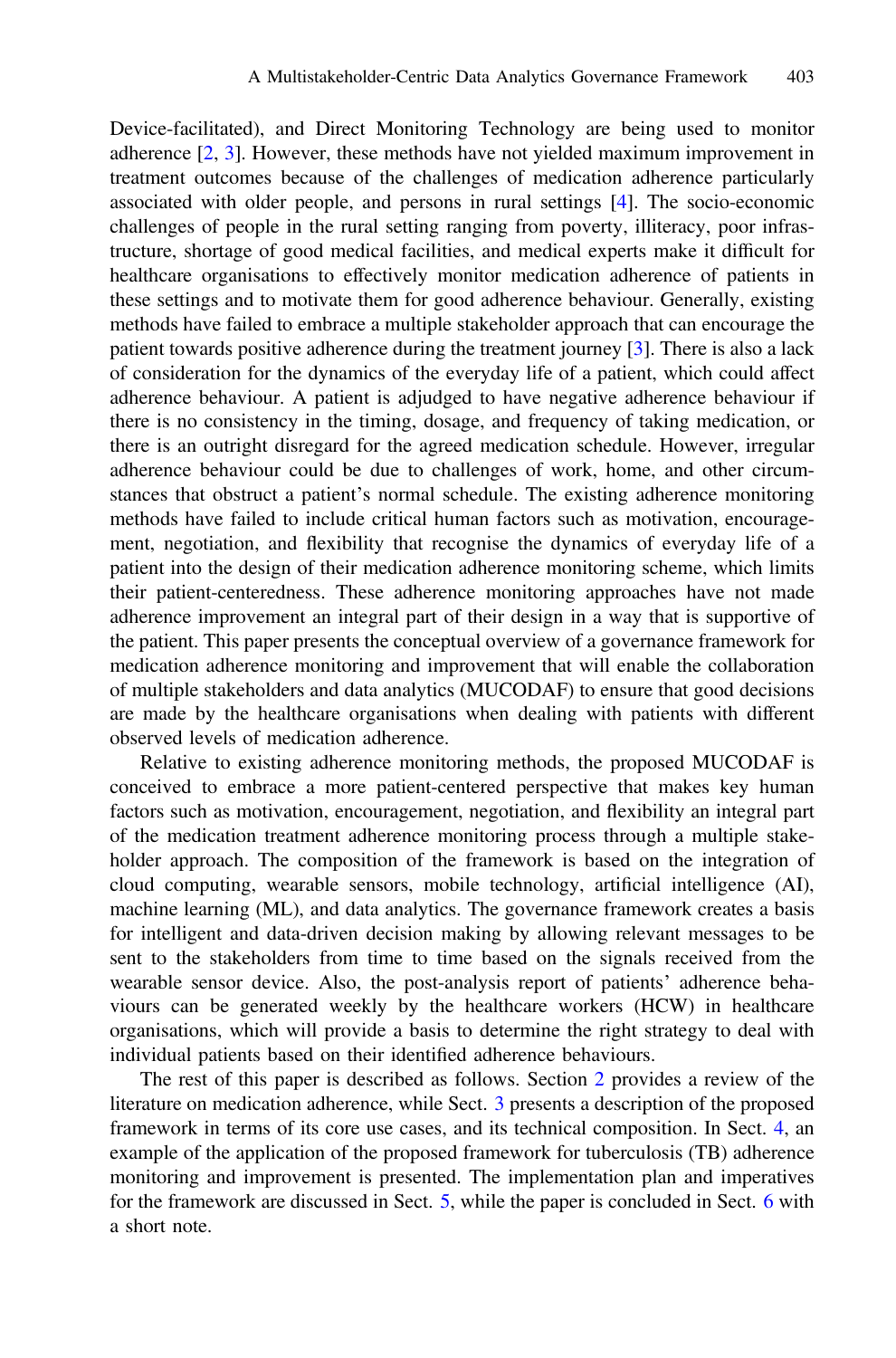#### <span id="page-2-0"></span>2 Literature Review

Adherence monitoring approaches can be categorised into direct monitoring methods, and indirect monitoring methods. Direct monitoring methods involve directly observing the patient as the drug is taken or immediately by testing the body fluid of the patient in the laboratory. Indirect monitoring entails the use of technology devices for tracking activities that could signal when a patient has taken the drug or not. Many indirect adherence monitoring methods are device-facilitated by using various technologies [[3,](#page-10-0) [4](#page-10-0)]. Device-facilitated measuring can be classified into various categories such as sensor-based systems, proximity-based systems, vision-based systems, and fusion-based systems [[4\]](#page-10-0). The sensor-based system can be classified into three subclasses, which are smart pill containers, wearable sensors, and ingestible biosensors. The use of smart pill containers entails the detection of cap opening and bottle pick up to track adherence. Examples of these type of initiatives include Wisepills [\[5](#page-10-0)], Memscap [[6\]](#page-11-0), GlowCap [[3,](#page-10-0) [7](#page-11-0)], Evrimed [\[8](#page-11-0)], and Amiko [\[9](#page-11-0)]. Wearable sensors detect motions related to cap twisting, hand-to-mouth, pouring the pill into the hand, and pill swallowing. Neck-worn sensors [[10,](#page-11-0) [11](#page-11-0)], and wrist-worn sensors (in the form of smartwatches) [\[12](#page-11-0)–[14](#page-11-0)] have been used to track medication adherence.

Also, ingestible biosensors have been used to detect pill ingestion by patients to track medication adherence [\[15](#page-11-0), [16\]](#page-11-0). Currently, the use of ingestible biosensors has proved to be the most accurate, however, many patients will not find it convenient to ingest a biosensor so that they can be tracked to determine if they have taken their medication or not [[3,](#page-10-0) [15](#page-11-0), [17](#page-11-0)]. Proximity-based systems are non-invasive systems that detect medication presence or absence within the proximity of a reader's antenna by using computer vision technology. Vision-based systems detect medication presence or absence within the scope of the camera, while fusion-based systems try to verify the operation of monitoring the medication-taking activity [\[4](#page-10-0)]. All of these methods have been found to perform creditably well in tracking medication adherence with different levels of accuracy, but they are strictly medication adherence monitoring methods. They did not include medication adherence improvement as an integral part of their design as envisioned by our proposed framework in a way that offers support to the patient for improved adherence behaviour.

#### 3 Description of the Proposed Framework

In this section, we present an overview of the affordances of the multistakeholder data analytics framework (MUCODAF) and the technical composition of the framework.

A governance framework for medication adherence and improvement is a system that makes a healthcare organization to be responsible, and accountable for:

- Continuously improving patients' medication adherence behaviours
- Maintaining a high level of medication adherence among patients
- Ensuring good treatment outcomes based on acceptable medication adherence behaviours.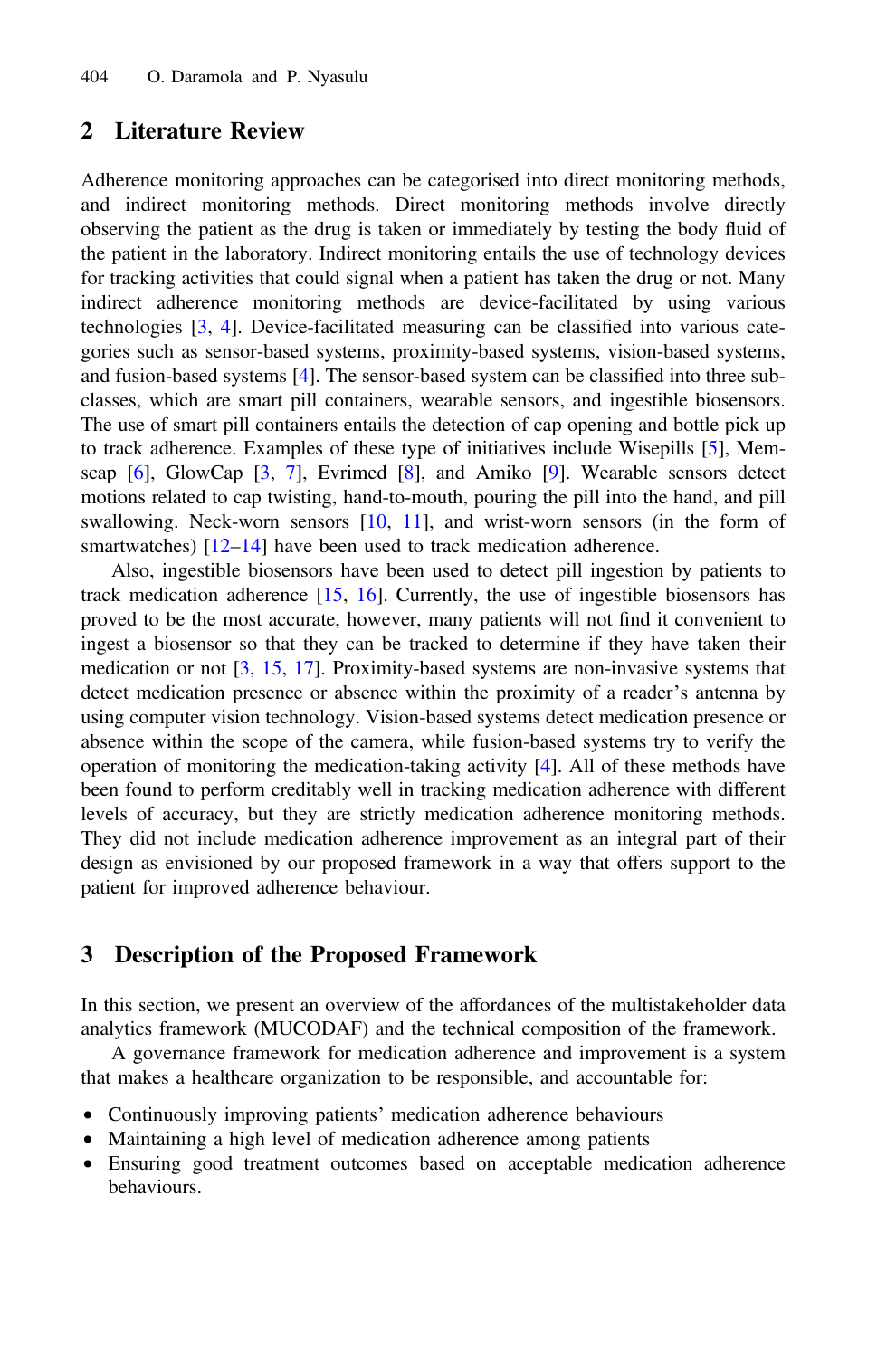## <span id="page-3-0"></span>3.1 Affordances of the Multistakeholder Collaborative Data Analytics Framework

The proposed Multistakeholder Collaborative Data Analytics Framework (MUCO-DAF) affords five core use cases that pertain to medication adherence monitoring and improvement. These are described as follows.

Digital Collaboration of Multiple Stakeholders. MUCODAF will enable the exchange of messages between a specific stakeholder (patient supporter) and a patient, and a stakeholder and an HCW via a dedicated mobile app.

Description. Relevant stakeholders that have been enrolled with the consent of the patient to participate in the adherence monitoring process can communicate with a patient directly or share information with the HCW based on their observations on the adherence behaviour of the patient. A dedicated mobile app for adherence monitoring (to be developed) will be installed on a smartphone and other mobile devices for this purpose. The mobile app will enable all stakeholders to send messages to the patient, and the HCW by using four alternative means, which are app-to-app, the app to WhatsApp, the app to SMS, and app to email. A patient supporter that has only a cellphone (not a smartphone) can send an SMS or make a call to the HCW on their observations of the adherence behaviour of the patient. For SMS, this can be sent via a specific code to the mobile app of the HCW. The essence of the specific code is to ensure that such SMS messages are free of charge or at a subsidized rate. Government and other donor agencies could come in to have special arrangements with telecommunication/mobile service providers to support the patients with chronic ailments and in need of critical care in this way. Disease such as Cancer, Tuberculosis, HIV, and Diabetes are prominent in developing countries where this kind of governmental and external support for patients will be useful. A stakeholder (patient supporter) may also prefer to use alternative means of communication such as email that is sent from a desktop or laptop to contact the HCW.

Medication Adherence Monitoring. MUCODAF will enable continuous acquisition of data on specific events that suggest adherent behaviour of the patient through a smartwatch and a mobile device. The information is subsequently stored in a cloud database and also transmitted to relevant stakeholders.

Description. The framework will enable medication adherence monitoring through a coordinated operation that will involve the use of an outdoor, waterproof smartwatch that is worn by the patient. The smartwatch is paired with the smartphone of the patient via Bluetooth Low Energy (BLE) connectivity to ensure that information is sent regularly to a cloud database via Wi-Fi or 2G/3G/4G data transmission. Adherence information is stored locally on the smartphone until a period when the patient has access to WiFi or mobile data when the stored information is transferred into the cloud. Medication adherence tracking with smartwatch will be done by sensing the Near Field Communication (NFC) tag on the drug casing. When the patient opens the drug box, he receives a message asking to confirm if he has taken his drug, if the reply is a yes, the event is recorded as an instance of positive adherence. A timestamped record of the event is stored on his phone for subsequent transfer to the cloud database. From the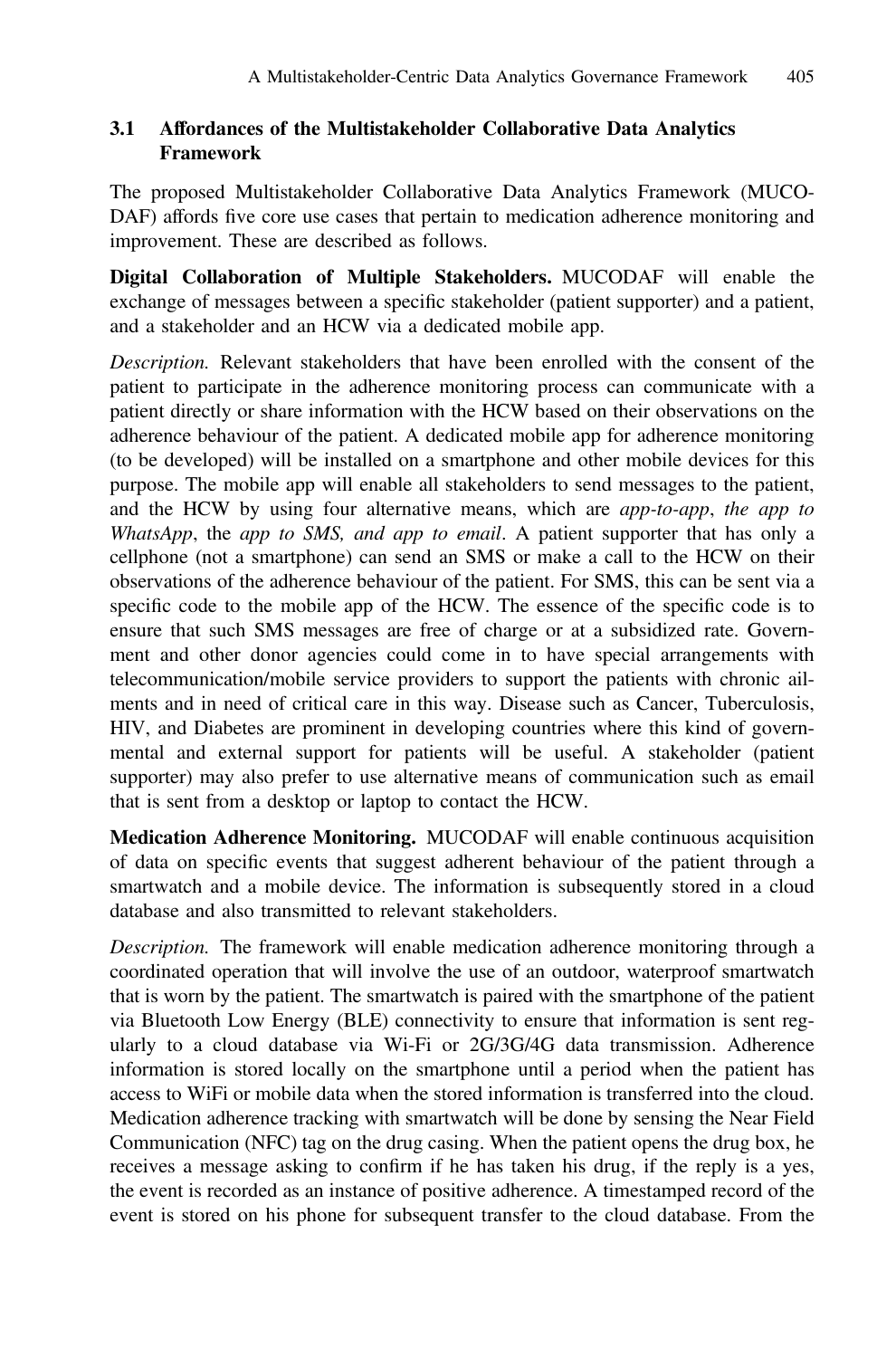stored data, a patient supporter who is co-monitoring the adherence of the patient receives a message that the patient has taken his drug for that day. At the end of the week, the patient supporters (stakeholder, HCW, etc.) also get an adherence activity report via the mobile app/email/WhatsApp on the level of adherence of the patient in terms of compliance with the prescribed/agreed medication schedule for that week. Negotiation comes in when a patient requests an adjustment to a previously agreed schedule due to changes in his daily activities which may affect his adherence to an existing schedule. A patient can request adjustment of an existing medication schedule by sending a message to the HCW from the mobile app. Once a negotiated and revised schedule has been approved for the patient, it then becomes the basis for monitoring the patient's adherence by all stakeholders. A cloud-based central coordinating service ensures that information on a patient's adherence is sent through various channels such as SMS, WhatsApp, or email depending on the preferred mode of communication of a patient supporter. The patient supporter will use the available information on the adherence behaviour of a patient to determine how best to support the patient by way of encouragement, advice, or commendation to improve the level of adherence. The patient supporter is also able to contact the HCW when it is deemed necessary.

Data-Driven Decision Making. MUCODAF will facilitate a decision support system for HCW via the Mobile App based on the analysis of medication adherence data. By engaging data analytics services through Machine learning, and intelligent recommendations, the HCW can make informed decisions on the treatment of a patient.

Description. The framework will support various AI-based, and data analytics services such as predictive analytics, descriptive analytics, diagnostic analytics, and prescriptive analytics based on the data that have been acquired over time. These operations will mostly be executed using the backend resources of the framework, but the user will access the results/reports of the analytic services from their mobile apps. By using machine learning and statistical learning algorithms, periodic reports can be generated on a patient's adherence behaviour on a weekly and monthly basis. The report of these analyses will be accessible by HCW via an interface of the adherence monitoring mobile app. It will be possible for an HCW (Doctor, nurse) to obtain reports on adherence of a specific patient, or group of patients or run specific queries based on an issue of interest. Reports on specific patient groups/categories and selected demographics can also be generated from the framework on a monthly, quarterly, biannually or yearly basis for decision making at higher levels of healthcare management, and policy formulation.

Personalised Treatment Strategy. MUCODAF will foster decision support for HCW through intelligence recommendations. It will ensure a review of the patient's treatment regimen by HCW.

Description. The intelligent analysis of medication adherence data through various analytics methods will make it possible for the HCW (Doctor, Nurse) to devise the most appropriate way to engage with a patient to ensure a good treatment outcome. This may include scheduling counselling sessions for patients that are found to be nonadherent, and individual follow-up sessions in some cases to ensure improvement in a patient's adherence behaviour. It will also be possible to receive intelligent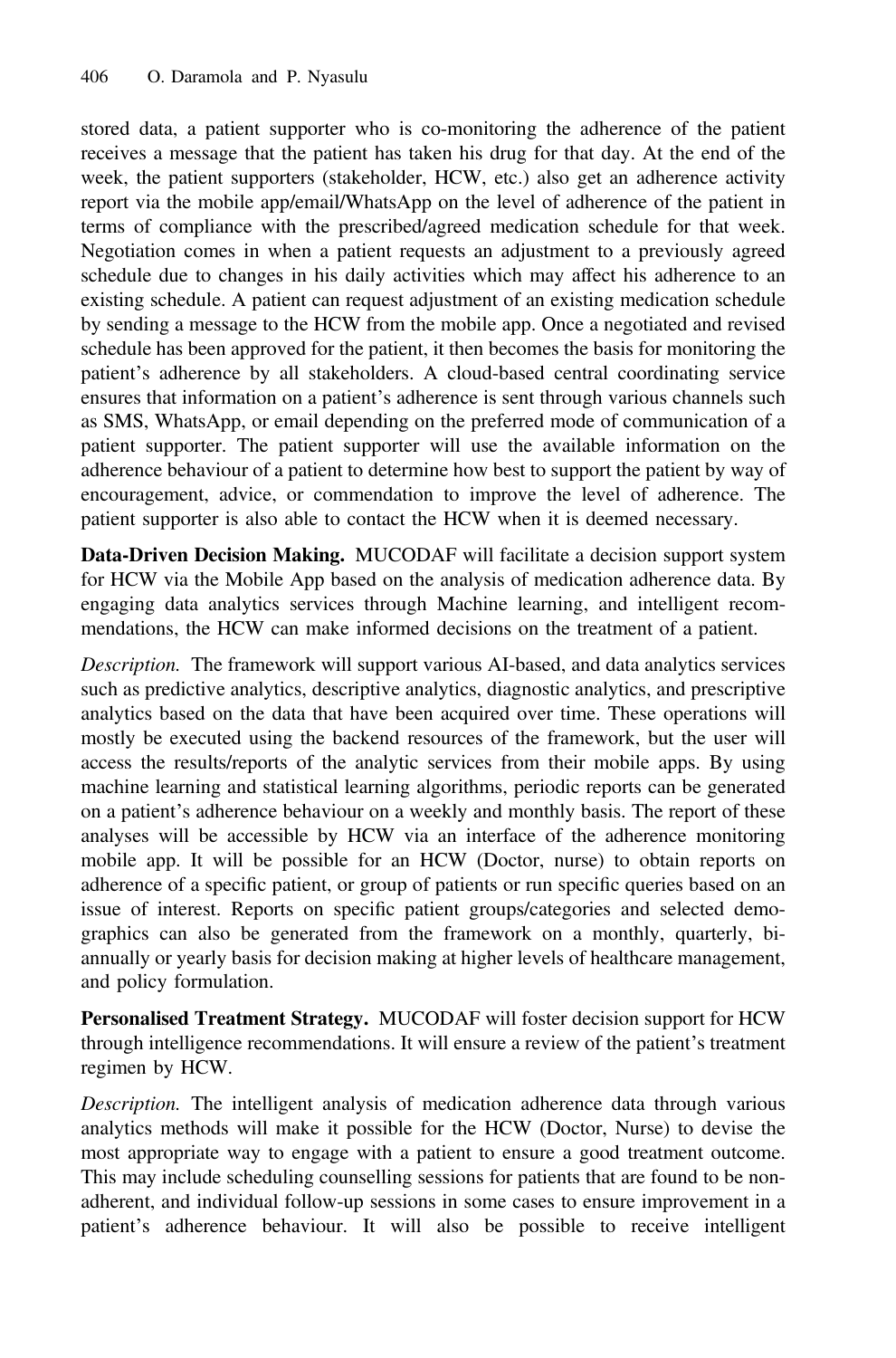recommendations as a form of decision support on the course of action to deal with a patient based on the report of the adherence behaviour and the state of his health after clinical examination.

Adherence Behaviour Data Archiving and Curation. MUCODAF will allow automated processing of data in a way that ensures archiving and curation of data into relevant categories and classes for reuse.

Description. The framework will enable data on adherence behaviour that has been collected over time to be categorized and allotted to various classes and clusters. This will aid data retrieval and data reuse particularly for planning and policy formulation by healthcare organizations, and the national government.

The technical composition of the MUCODAF comprising a smartphone, smartwatch, Bluetooth (BLE), and IoT Hub is shown in Fig. 1, while the mapping of the use cases to specific actors in terms of the initiator of an action, the receiver/beneficiaries of such a use case, is shown in Table [1](#page-6-0). The BLE ensures that there is a continuous connection between the smartwatch, and the patient's mobile devices as long as both devices are on. The only concern is the need to ensure that the devices are charged regularly. Recent advancement in technology ensures that wearable devices are now able to work for longer periods before it is necessary to recharge their batteries. This explains why an increasing number of medication adherence methods are based on the wearable technologies that use sensors [\[3](#page-10-0), [4](#page-10-0)].



Fig. 1. An overview of the composition of the MUCODAF for improved medication adherence

#### 3.2 Potential for Generalization of the MUCODAF

The selected use cases that are presented are not exhaustive, but those considered as basic to ascertain the plausibility of the proposed MUCODAF framework. It is quite possible that additional valid use cases that pertain to medication adherence and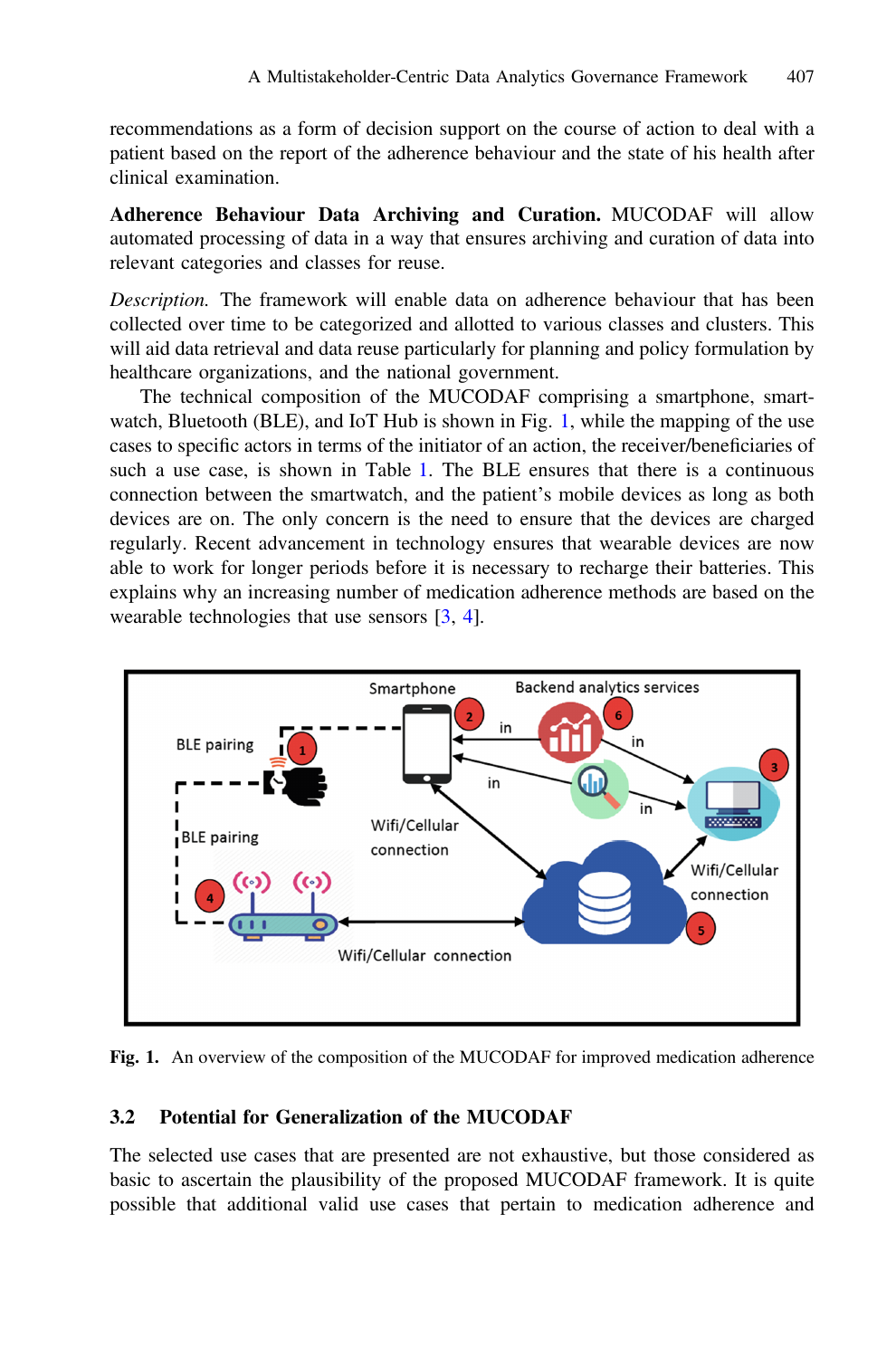<span id="page-6-0"></span>

|                | $S/n$ Affordance            | Description                                            |
|----------------|-----------------------------|--------------------------------------------------------|
| 1              | Digital collaboration of    | Receiver/Beneficiary                                   |
|                | multiple stakeholders       | Patient: motivation, encouragement, negotiation,       |
|                |                             | flexibility                                            |
|                |                             | HCW: timely update on the patient's progress           |
| 2              | Medication adherence        | <b>Initiator</b>                                       |
|                | monitoring                  | Patient: initiates action                              |
|                |                             | Wearable device: smartwatch                            |
|                |                             | Mobile device: smartphone, cellphone                   |
|                |                             | Software: cloud-based Adherence monitoring service     |
|                |                             | <b>Receiver/Beneficiary</b>                            |
|                |                             | Stakeholders: HCW, friends, family member(s):          |
|                |                             | timely update on patient's medication adherence        |
| 3              | Data-driven decision making | <b>Initiator</b>                                       |
|                |                             | HCW: takes decision-based on analysis of gathered      |
|                |                             | data, and observed patterns                            |
|                |                             | Health Sector: take decisions based on generally       |
|                |                             | observed patterns on adherence behaviour for various   |
|                |                             | patients                                               |
|                |                             | Government: make plans and policies regionally, and    |
|                |                             | nationally<br>Receiver/Beneficiary                     |
|                |                             | Patients: improved healthcare                          |
|                |                             | HCW (Doctors, Nurses, etc.): decision support for      |
|                |                             | improved service delivery                              |
|                |                             | Health Sector: data for improvement of healthcare      |
|                |                             | services                                               |
|                |                             | Government: data for planning and development          |
|                |                             | Society: a healthier society, improved healthcare      |
| $\overline{4}$ | Personalised treatment      | <b>Initiator</b>                                       |
|                | strategy                    | HCW: devise person-specific methods and strategies     |
|                |                             | to help a patient based on the observed adherence      |
|                |                             | behaviour                                              |
|                |                             | <b>Receiver/Beneficiary</b>                            |
|                |                             | Patient: receives the right attention and care that is |
|                |                             | necessary                                              |
|                |                             | HCW: improved success rate in healthcare               |
| 5              | Adherence behaviour data    | <b>Initiator</b>                                       |
|                | archiving and curation      | MUCODAF: an automated process of storing               |
|                |                             | relevant data for future use                           |
|                |                             | Receiver/Beneficiary                                   |
|                |                             | Health Sector: data-driven process improvement in      |
|                |                             | the healthcare sector                                  |
|                |                             | Government: data stored will be used for policy        |
|                |                             | development. Statistics                                |

Table 1. Use case mapping of affordances to specific actors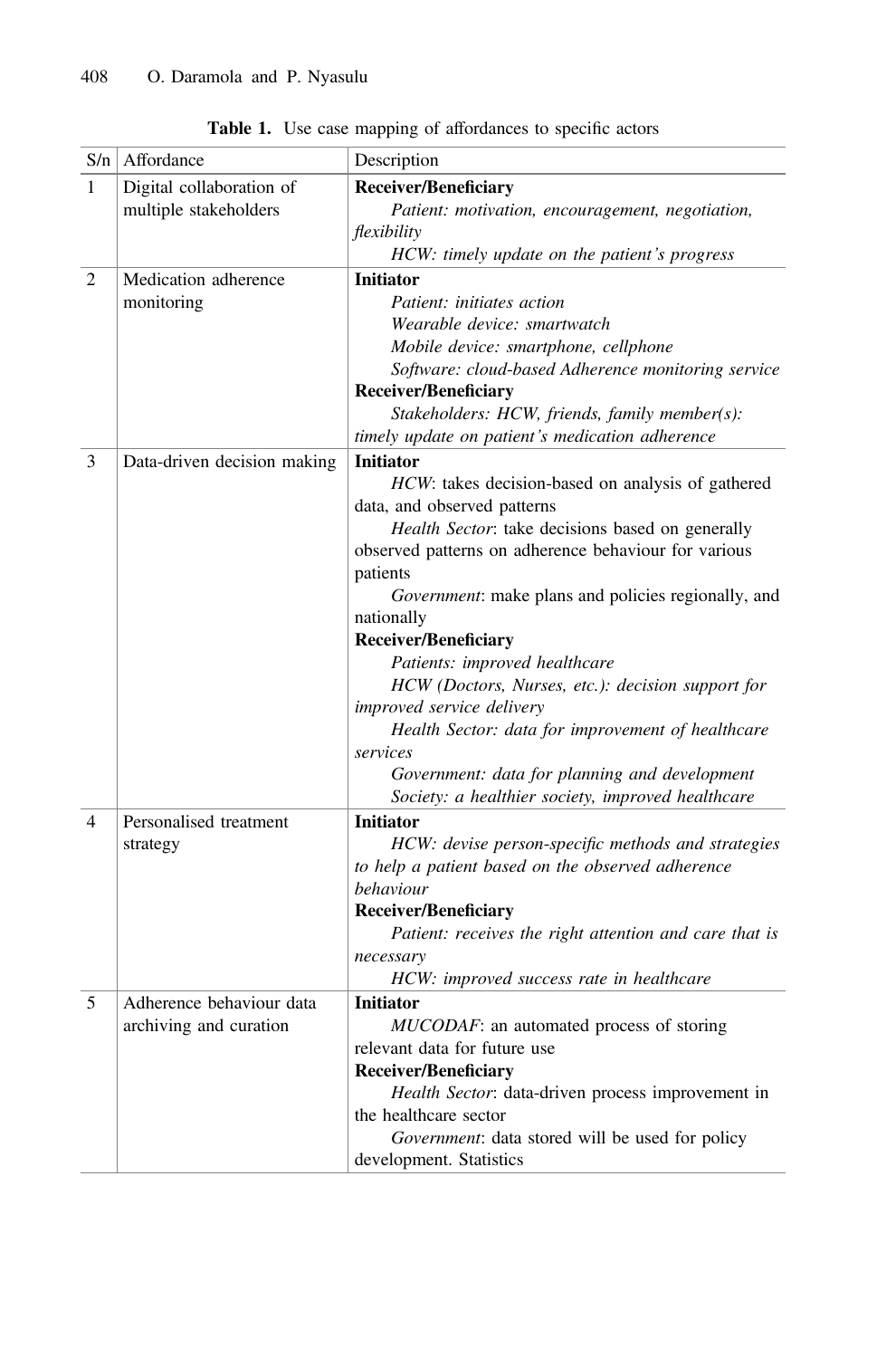<span id="page-7-0"></span>improvement be can yet be identified in the circumstances of an actual implementation. Therefore, the design of the MUCODAF should be based on a modular architecture that will ensure that additional use cases other than the basic ones highlighted in Sect. [3.1](#page-3-0) can be catered for. Thus, with the choice of a modular design, it will be possible to adapt the MUCODAF to suit different contexts on the issue of medication adherence and adherence improvement.

## 4 Tuberculosis (TB) Medication Adherence with MUCODAF

In this section, we demonstrate by using textual narratives how MUCODAF can be applied to the case of a Tuberculosis (TB) patient under care in need of adherence monitoring. The narrative provided embraces key aspects of the 5 main use cases of MUCODAF.

### 4.1 Background of the TB Patient in Lesotho

As extracted from [\[18](#page-11-0)], Mr. T is a chronic TB patient (age - 45 years old) that works in a major mine in Lesotho. He lives with his wife and four children in a mining community/township that is called Botha Bothe in Lesotho. Mr. T has been enrolled for TB treatment for six months in the local hospital in Botha Bothe and he is expected to take his medication twice a day at 6 h interval. Mr. T has agreed with the healthcare worker that he will take his drug at 7 am every morning and at 1 pm during the lunch break while at work, and maintain the same schedule on non-work days. The medication schedule was agreed with the healthcare worker in the presence of the wife of Mr. T (Mrs. T) and Joe, who is a close friend and associate of Mr. T at work. Mrs. T and Joe have been enrolled as co-monitors and patient supporters to aid Mr. T in the aspect of adherence to the agreed schedule. A challenge with Mr. T is that lunch breaks at work do vary at times depending on the work schedule. For example, there are times when Mr. T and his colleagues need to spend longer periods in the mine, which would require that lunchtime be postponed until a later time.

## 4.2 Scenario Description of MUCODAF at Work

To apply the MUCODAF, there must be a centralized cloud-based coordination service that runs 24/7. The coordination service should be able to send messages to a patient through a wearable device (smartwatch, smartphone) when it is required, and periodically to all the patient supporters (stakeholders). With this in place, the following scenario can then be realized [[18\]](#page-11-0):

- 1. The smartwatch device alerts Mr. T 15 min to the time when his drug is due to be taken.
- 2. At the specified time, the smartwatch starts to make an alarm sound.
- 3. The smartwatch tracks the medication adherence event by sensing the NFC (Near Field Communication) tag on the drug casing and prompts Mr. T if indeed he has taken his drug.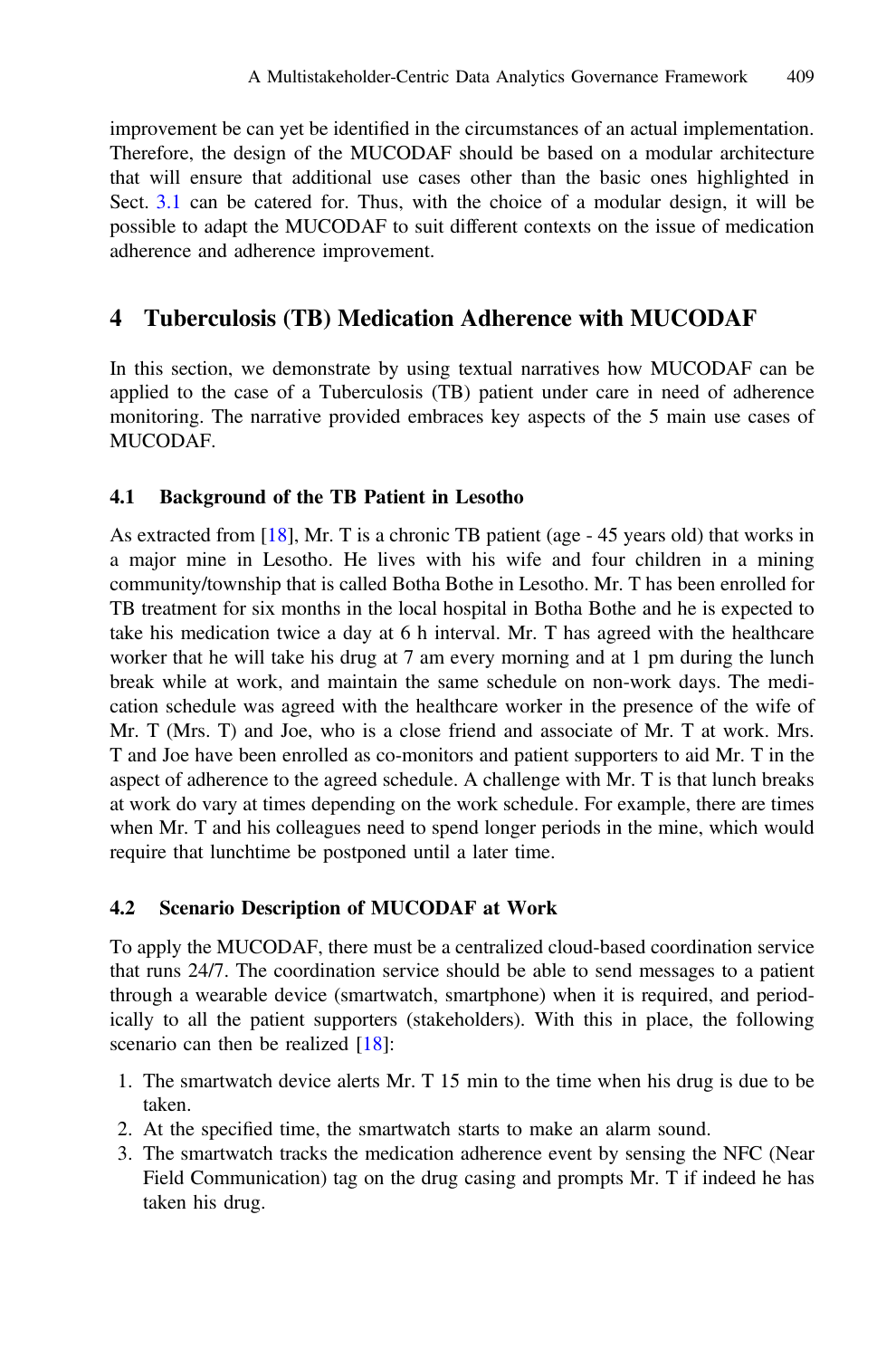- <span id="page-8-0"></span>4. If Mr. T answers in the affirmative, then data consisting of the time when the drug was taken, location, date, and a score that is indicative of a positive adherence behaviour of Mr. T ("Yes" – positive; "No" - negative) is stored in the cloud database. If there is internet connectivity the data is sent directly to the cloud through the local IoT hub. If there is no connectivity, the data is stored temporarily on Mr. T's smartphone, and sent subsequently to the cloud (this is because the patient's smartphone that has been paired with the wearable smartwatch via BLE).
- 5. A reminder message is sent to Mr. T. via his smartphone and smartwatch every 10 min within 30 min from when he is supposed to have taken his medication to motivate him to take his medication according to the current medication schedule. If a message of positive adherence is not received 45 min after the expected time, then a conclusion of nonadherence is made by the system.
- 6. A daily report that conveys the adherence behaviour of Mr. T (positive/negative) is sent to Mrs. T, Joe, and HCW. The HCW receives a more detailed report that shows the specific time, date, and place when the drug was taken, and times when medications were missed.
- 7. Mr. T. is allowed to change the time of his medication (possibly due to workrelated, family, emergency, ad hoc events), once a week through the negotiation module of the mobile app. Once a new medication schedule has been selected, this communicated to all stakeholders. The newly negotiated schedule then becomes active from that point forward as the new treatment adherence plan that will be monitored by stakeholders.
- 8. After a new negotiated treatment plan has been selected by Mr. T., it is then used subsequently by the cloud-based coordination service to send messages to the smartwatch and the smartphone of Mr. T, and other stakeholders.
- 9. The suite of cloud-based data analytics services that can be accessed from the dedicated mobile app for adherence monitoring is used by the HCW to generate a report on the adherence behaviour of a patient periodically, which could lead to a personalised and differentiated engagement with a TB patient to improve his adherence behaviour.
- 10. All stakeholders can exchange messages or chat on issues that pertain to the TB patient to which they are affiliated via the mobile app, WhatsApp or email.

# 5 Implementation Plan for MUCODAF

To ascertain the viability of the MUCODAF, it is essential to demonstrate its application in a real study context. In this section, we discuss the imperatives for the concrete implementation of MUCODAF. This will involve several aspects such as recruitment of participants, selection of the study cites, system development, and training of the participants. These salient aspects are discussed below.

Setting. To assess the plausibility of our proposed approach, a study site called Botha Bothe in Lesotho has been selected. The consent of a local hospital has been secured, while ethical clearance received from the Department of Health in Lesotho, and the two universities that are involved in the research (the university affiliations of the authors of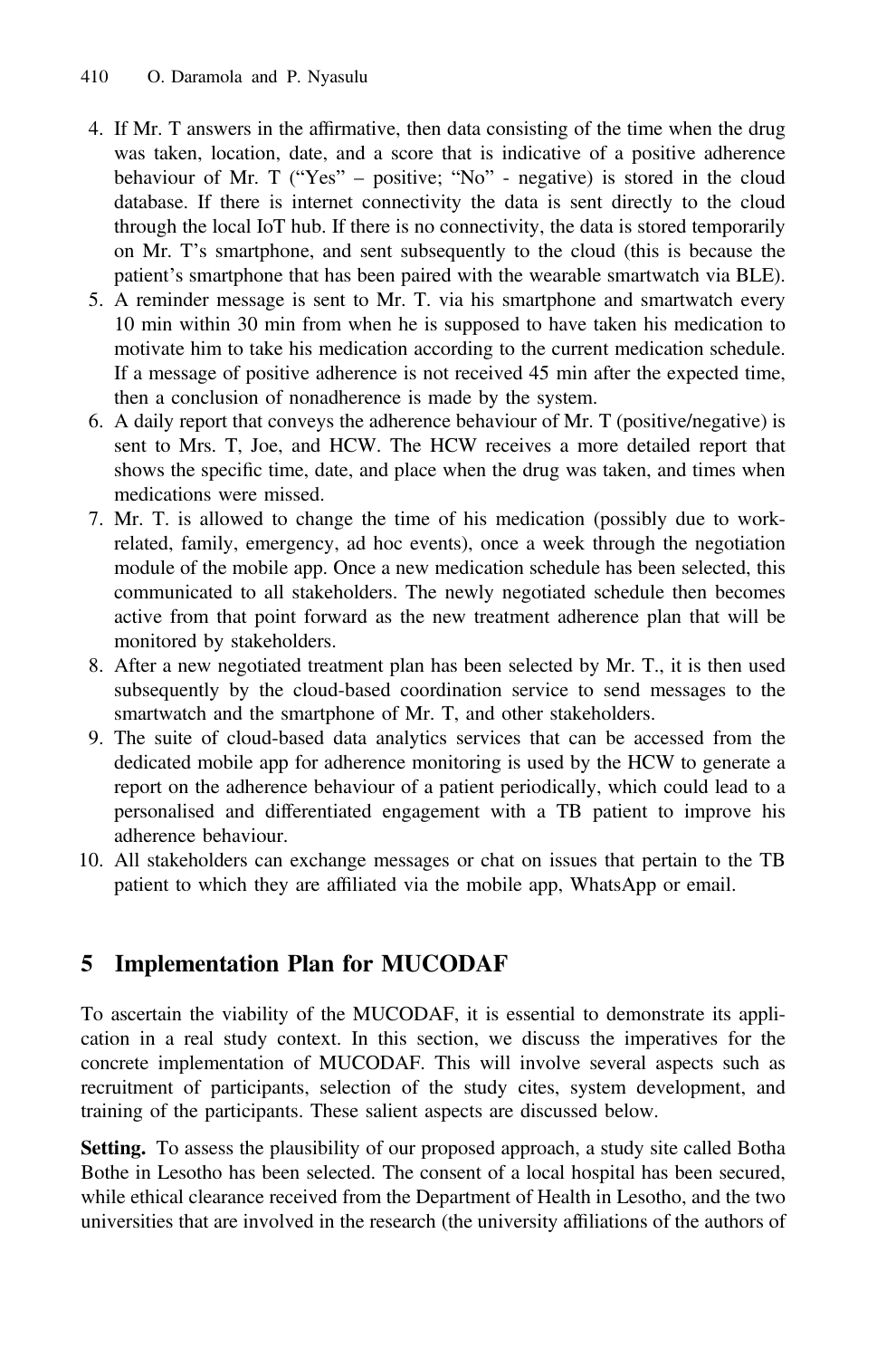this paper). A cohort study involving a few patients would be undertaken in the first instance (there is a plan to 20–40 patients), which would later be scaled up with more subject when more funding is received. Each of the patients will be provided with a smartwatch, and a smartphone, while a specific patient supporter will also be assisted with appropriate technology devices that would make it possible for them to play their co-monitoring role effectively.

System Development. A mobile app that is dedicated to adherence monitoring shall be provided for the study. The key features of the mobile app will include capability to enable patients, and patient supporters' participant to send messages to the HCW, HCW being able to send messages to relevant persons, HCW receiving intelligent recommendations, and being able to view data analytics results (predictive, prescriptive, diagnostic, descriptive) for decision making. An overview of the key features of the mobile app is shown in Fig. 2.



Fig. 2. Overview of features of the mobile app for medication adherence

Training Participants. All participants in the proposed study have to be trained on the use of medication adherence monitoring mobile app, and the smartwatch and smartphone. This is particularly important because the subjects in the study would mostly the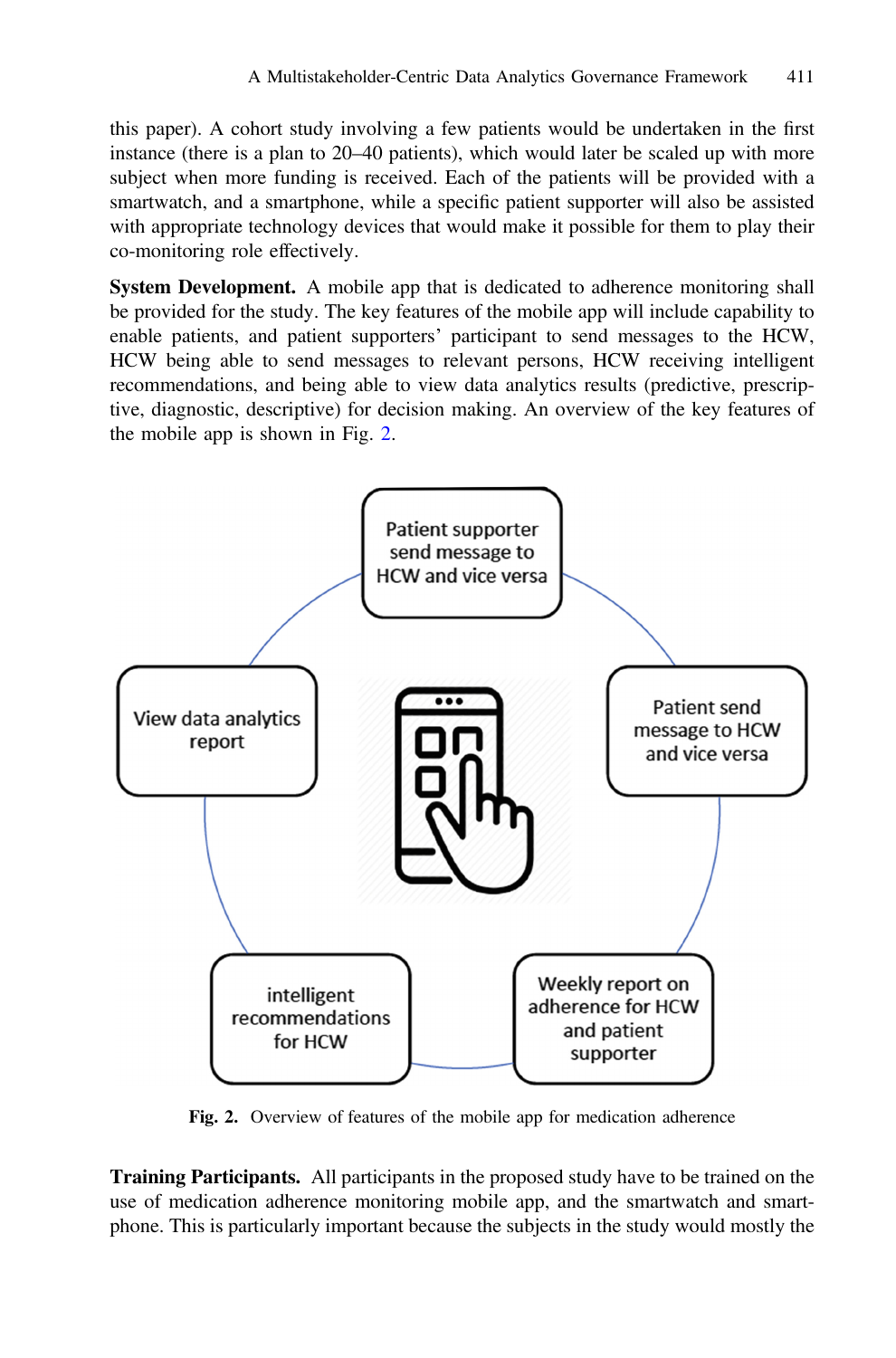<span id="page-10-0"></span>less educated persons that not technically savvy. This makes it necessary to conduct orientation and training sessions for them. The training will include all HCWs, patients, and patient supporter that have been selected to participate in the cohort study.

Support of Government and Relevant of Donor Agencies. The conceptualization of the MUCODAF is meant to elicit the support of relevant government agencies and donors who are committed to improved healthcare of the less privileged people. The practicality of MUCODAF for improving medication adherence will require that a patient be supported by providing smartwatches, and smartphones for them. Donor agencies may also need to offer free internet/mobile data packages for a patient and the patient supporters that have been enrolled to co-monitor adherence of a patient at least for the period when the patient is under medication.

## 6 Conclusion

In this paper, we have presented the concept of a multistakeholder collaborative data analytics framework for improved medication adherence (MUCODAF). In contrast to existing medication adherence monitoring approaches, most of which focus mainly on adherence tracking and measurement, MUCODAF seeks to integrate both medication adherence and adherence improvement of the patient. To achieve this, the notion of multiple stakeholder collaboration that is driven by sensor-based adherence tracking and data analytics was introduced to support the patient in the treatment journey. Although MUCODAF is still at the conceptual stage, the imperatives for its implementation were also discussed, as well as the plausibility of its adoption for medication adherence monitoring and improvement in low resource settings. Our immediate plan is to commence the execution of the MUCODAF based on the research fund that is currently available to us. Thereafter, an evaluation in terms of the usability of the framework from the perspective of the participants will be undertaken, and its effectiveness to monitor medication adherence and endanger improvement medication adherence.

## **References**

- 1. Alipanah, N., et al.: Adherence interventions and outcomes of tuberculosis treatment: a systematic review and meta-analysis of trials and observational studies. PLoS Med. 15(7), e1002595 (2018)
- 2. UNAIDS. UNAIDS Global Report 2016. [www.unaids.org/sites/default/](http://www.unaids.org/sites/default/files/media_asset/global-AIDS-update-2016_en.pdf)files/media\_asset/ [global-AIDS-update-2016\\_en.pdf.](http://www.unaids.org/sites/default/files/media_asset/global-AIDS-update-2016_en.pdf) Accessed 29 Feb 2019
- 3. DiStefano, M., Schmidt, H.: mHealth for tuberculosis treatment adherence: a framework to guide ethical planning, implementation, and evaluation. Glob. Health: Sci. Pract. 4(2), 211–221 (2016)
- 4. Aldeer, M., Javanmard, M., Martin, R.: A review of medication adherence monitoring technologies. Appl. Syst. Innov. 1(2), 14 (2018)
- 5. Haberer, J., et al.: Real-time adherence monitoring of antiretroviral therapy among HIVinfected adults and children in rural Uganda. AIDS (London, England) 27(13), 2166–2168 (2013)